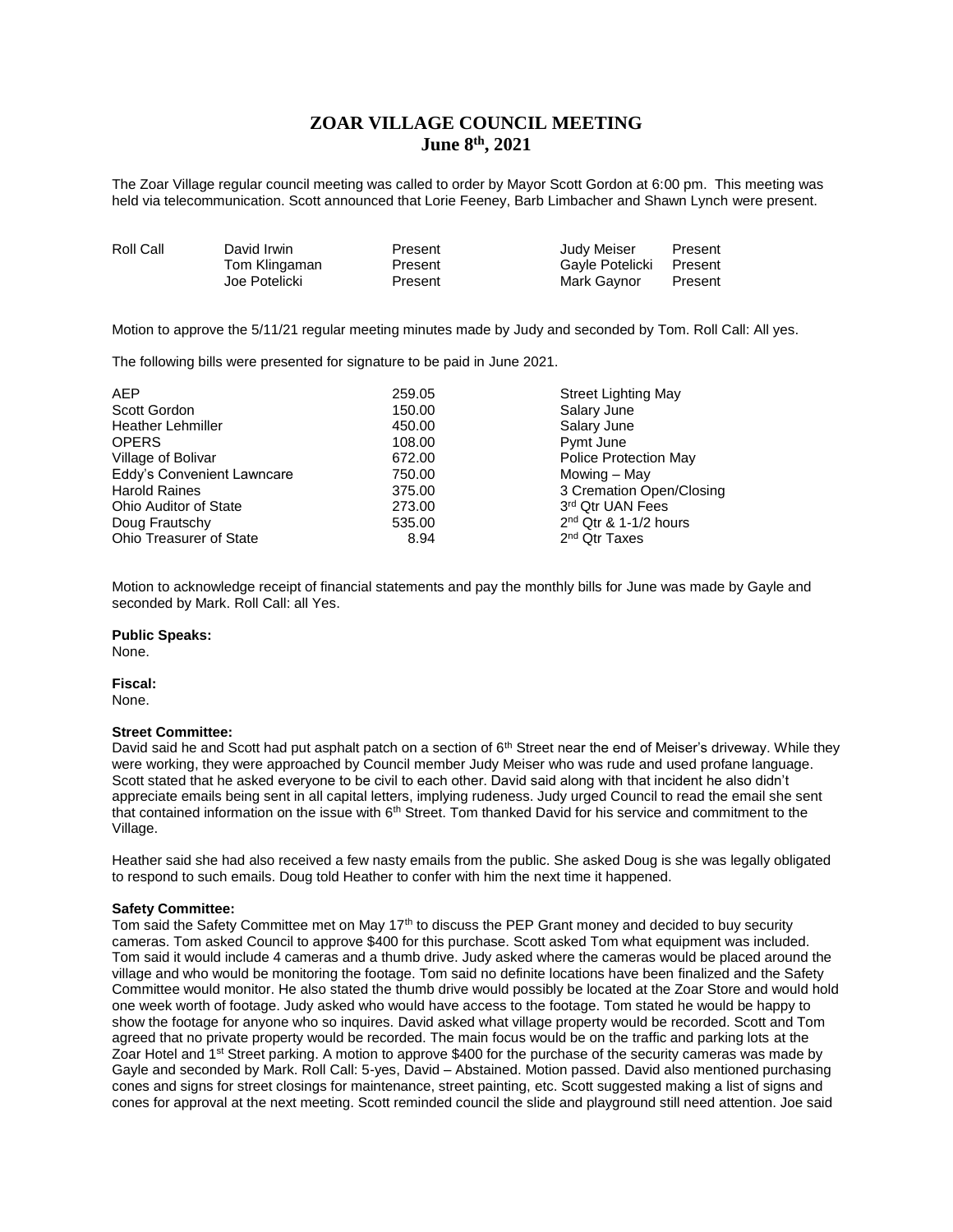the cost of the playground equipment is unknown at this time. Scott asked David if he had the list for the Safety specifications for the slide. David confirmed he received it from Joe.

Tom also addressed the rodent infestation at the Silk House. There are gaping holes in the foundation and it is becoming a nuisance for the neighbors. Tom would like council to send a letter informing the owner of the issue. Tom called the Health Department. They stated they are under staffed at this time. Judy asked if there was anything in the zoning ordinance to address the problem. Scott stated possibly in the nuisance criteria or the ORC. Tom said the wildlife is abundant in that area and starting to encroach on the neighbors. Scott said he will check the zoning ordinance and send a notice to the property owner.

## **Planning Commission and Historic Preservation Commission:**

Scott said Planning Commission met and discussed one item on the agenda. The Zoar Tavern would like to put up a new sign. There were no new permits at this time.

**Cemetery Board:** None.

**Solicitor Report:** None.

**Additions & Corrections:** None.

### **Mayor's Notes:**

Army Corps – Scott expressed his concerns to the Army Corps regarding the lack of any definite project schedule yet. He said if the construction didn't get started soon, the village may not be able to do paving until next summer. The Army Corps is working with the County Map Office to complete the necessary survey plats and legal descriptions of the parcels they will be purchasing. If completed before next Council meeting, Council will officially pass the required petition to vacate West Street.

Zoar Trail Connection Group – A field inspection of the proposed Zoar Valley Trail was scheduled for June 2<sup>nd</sup>. Unfortunately, Eric Downing could not attend due to a family emergency. The group walked that proposed trail and evaluated possible options for eliminating several steeper grade areas of the trail. A field trip with Eric will be rescheduled.

Zoar VFD – A response to the law suit filed against the village by the ZVFD was submitted. A letter to Doug from KWGD law firm detailing conditions of engagement for legal work needed to be approved by Council. Motion to approve was made by Joe and seconded by Tom. Roll Call: 5-yes, Judy- Recuse vote. Motion passed.

Memorial Day – Scott thanked the American Legion for the ceremony at the Zoar Cemetery honoring all those who served our country. He also gave a special thanks to David Irwin and Jeff Devine for installing the American flags along the streets and the Zoar Church for placing flowers on the veteran graves.

Street paving – David received an estimate for paving two streets by OHC buildings (3<sup>rd</sup> Street from Park Street to the levee and East 1st Street by the Wagon Shop). The estimate was sent to OHC and they agreed to assist the village by paying \$7,625. for these 2 streets. He also stated Michael Lane will be paved this year also. Judy asked if these streets would be grinded or berming along the side. David stated the height would only be one inch, therefore grinding and berming are not necessary. Scott stated that 2<sup>nd</sup> Street needs to be raised below the Cider Mill. David stated that a lot of work needs done in the village and he will complete what he can based on the budget.

Scott asked for opinions and comments regarding conducting in-person meetings again. Judy stated she would like to return to in-person meetings. Scott said social distancing should not be an issue and an air filter can be placed in the school house as well. No concerns were raised. Scott stated the July meeting will be held in-person at the school house.

Scott informed council a septic system on Michael Lane that is failing. Scott stated he would like to see that area connected into the sewer system. He said if a resident has a failing system, there would be a higher priority of available funding. He will talk to the County Water and Sewer Authority about the possibility of connecting Cherry Hill into the sanitary sewer system. Judy stated she spoke with Mike Jones and he expressed concerns on funding. Scott said he was aware of the situation and would follow through on that issue.